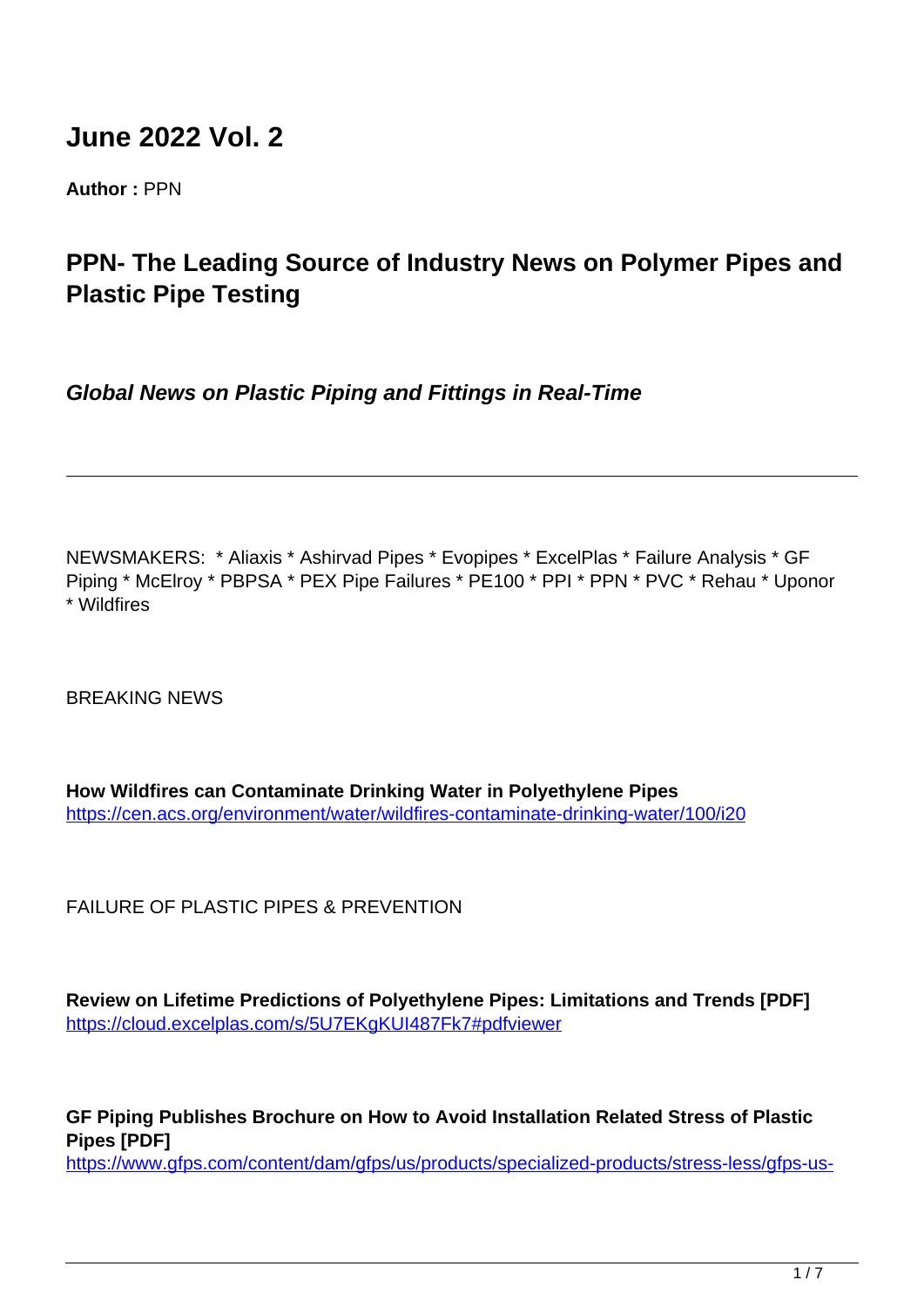brochure-Stress-Less-Brochure-en.pdf

**Use of OIT to Assess the Effectiveness of Stabilizers in PP-R Pipes [PDF]** https://cloud.excelplas.com/s/EozcaXBMWGMO3Y0#pdfviewer

INDUSTRY NEWS

**Aliaxis Announces 48 Mill Euro Investment in New Polymer Pipe Plant in India** The Aliaxis investment will be made by its group company Ashirvad Pipes https://aliaxis.com/davos-investment/

**Aliaxis Welcomes Philip Wheatley as Global Head of Corporate Development** https://aliaxis.com/aliaxis-welcomes-philip-wheatley-as-global-head-of-corporate-development/

**New Release: McElroy Welcomes Chris Zenthoefer as Director of Digital Strategy** https://press.mcelroy.com/mcelroy-welcomes-chris-zenthoefer-as-director-of-digital-strategy/

**Uponor Inks Construction Agreement on USD 2 Billion Swedish Land-based Salmon Farm**

https://www.seafoodsource.com/news/aquaculture/construction-agreement-reached-onusd-2-billion-swedish-land-based-salmon-farm

**Free Calculators for Polymer Pipe Systems** https://evopipes.lv/en/calculations

**Advantages of Polybutylene Pipes Over Metal Pipes** https://www.pbpsa.com/pb-1-pipe-vs-metals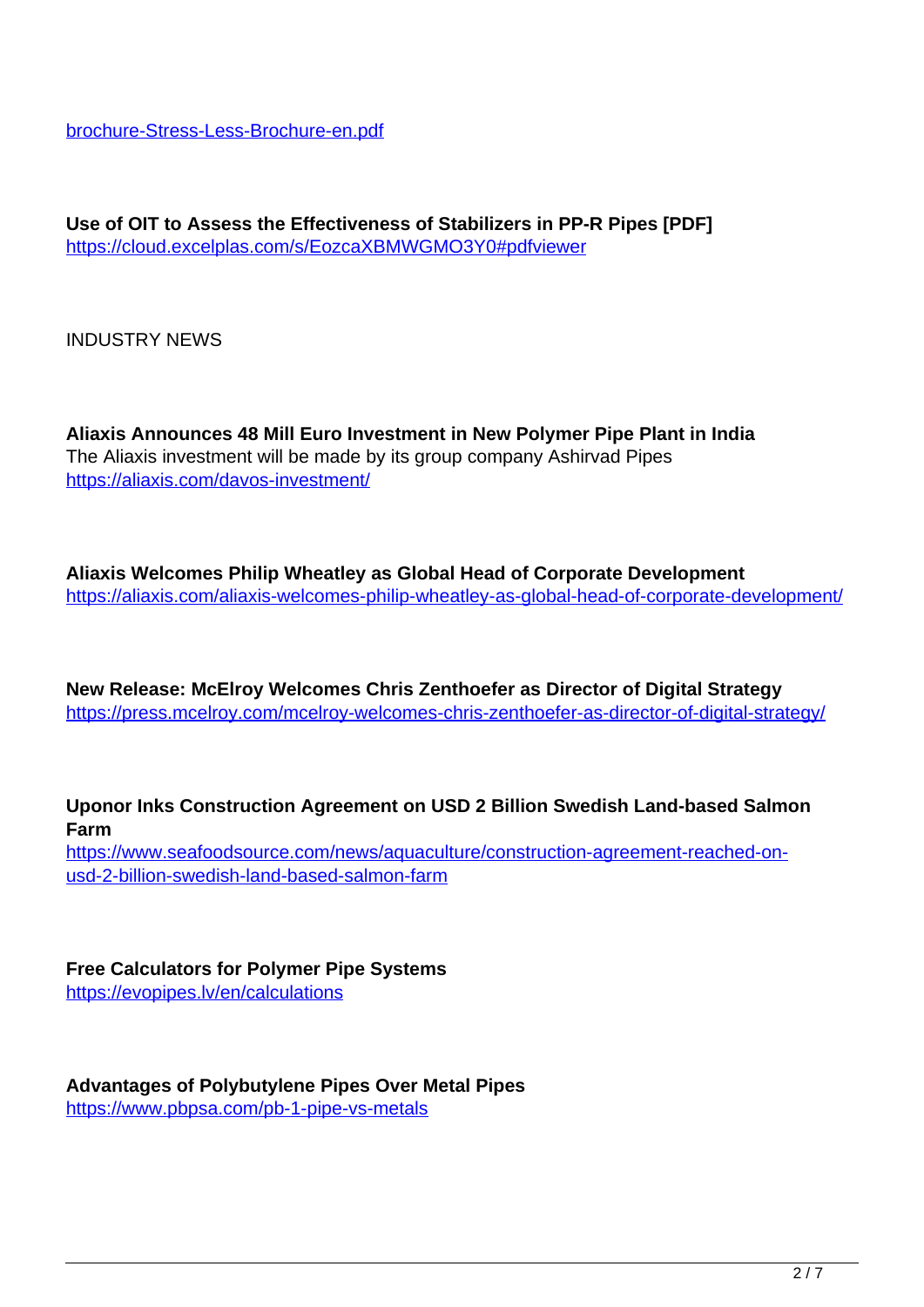#### **The Power of PVC Pipes**

https://www.farmersweekly.co.za/agri-technology/machinery-and-equipment/the-power-of-pvcpipe/

OTHER NEW ARTICLES

#### **Assessment of the Ageing and Durability of Polymers [PDF]**

https://mdpi-res.com/d\_attachment/polymers/polymers-14-01934/article\_deploy/polymers-14-01 934.pdf?version=1652175756

PLASTIC PIPE FAILURE ANALYSIS

#### **Failure Analysis of Plastic Pipes**

If you are looking for an expert for your case involving plastic pipe failure analysis, then you can't beat the team at ExcelPlas Consulting. Our team is setting a new standard for excellence in failure analysis of plastic articles but especially plastic pipe. For plastic pipe, this includes HDPE, PVC & CPVC pipe as well as other plastic piping systems like Hobas GRP pipe, PP-R Pipe, and spoolable composite pipe. When a plastic pipe fails to perform as intended, our team can determine the root cause (chemical failure, oxidative failure, creep failure, overstress failure, fatigue failure, design failure, etc). We are experts in HDPE water pipe failures, CPVC sprinkler pipe failure, PVC pipe failure analysis and PP-R Oxidation/Degradation investigations. https://www.excelplas.com/wp-content/uploads/2020/01/Excelplas-A4-Brochure-4pp-Plastic-Pipe-Testing-NTs.pdf

#### **ExcelPlas Investigating Poly Pipe Failures**

Through failure analysis & forensic chemistry, we help clients improve product performance, increase profits, & resolve product liability claims with plastic pipes and fittings.

We are dedicated to unmatched excellence in failure analysis, investigative chemistry, material testing, and expert witnessing for plastics, polymers and composites.

With over 25 years of investigative experience, the staff at ExcelPlas are uniquely positioned to help clients resolve the most challenging performance and processing issues related to materials and plastic pipes and fittings.

https://www.excelplas.com/contact-us/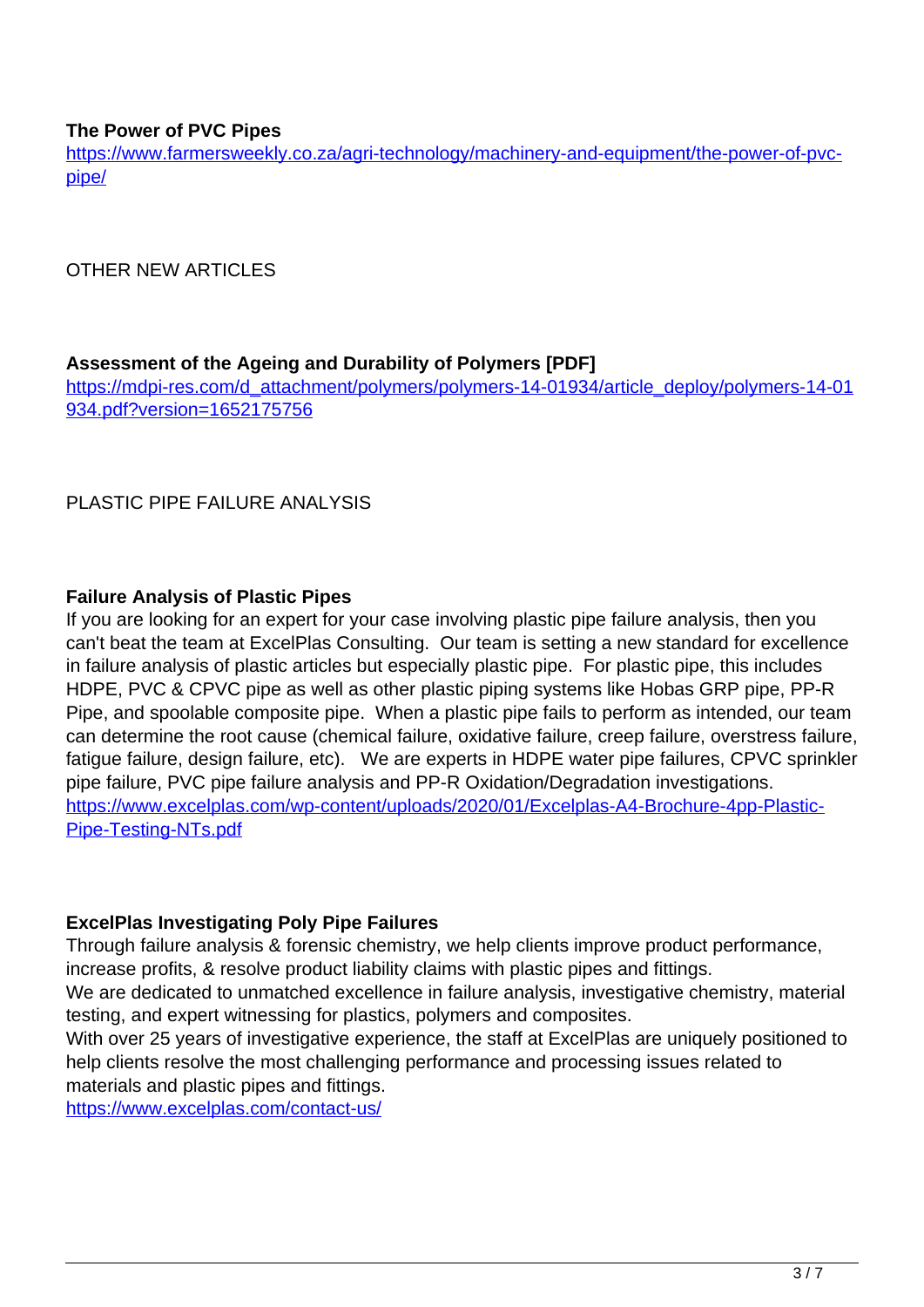## **Cautionary Warning: Some PEX Piping is Prone to Development of Cracks Due to Early Oxidation**

ExcelPlas Labs have developed a three-step testing program to detect early failure of **PEX** pipe and their expected service lifetime.

The 3 Step Testing is based on:

- Oxidative Induction Time (OIT) testing to determine the residual level of oxidative stability (i.e. thermal stability)
- Quantitative Additive Analysis (QAA) to determine the type and level of protective antioxidants and stabilizer present.
- Scanning Microscopy on inner surface after bend back to image developing microcracks

Samples of **PEX** pipe just 10 cm long are needed for the analysis. 7 Day turnaround on test reports.

https://www.excelplas.com/wp-content/uploads/2020/01/Excelplas-A4-Brochure-4pp-Plastic-Pipe-Testing-NTs.pdf

## MORE POLY PIPE NEWS

**PPN the Digital News Platform for Communicating to the Global Plastic Pipe Industry** Send Us Your News!!! PPN Publishes weekly. https://www.youtube.com/watch?v=eUKxWbOZY10

#### **ExcelPlas Labs Pipe Failure Investigations**

ExcelPlas Labs have created a new benchmark in failure analysis of HDPE, PP-R, PB and PEX pipes in addition to PVC & CPVC pipes as well as composite GRP and GRE pipes. When a plastic pipeline fails to perform as intended, our team can determine the root cause of failure (e.g. oxidative failure, chemical failure, creep failure, over-stress failure, fatigue failure, design failure, etc). ExcelPlas are experienced with all plastic piping failure modes and mechanisms including Slow Crack Growth (SCG) Rapid Crack Propagation (RCP), Environmental Stress Crack Resistance (ESCR), Oxidative Stress Cracking (OSC), cyclic fatigue, manufacturing defects, and polymer material problems.

http://www.excelplas.com/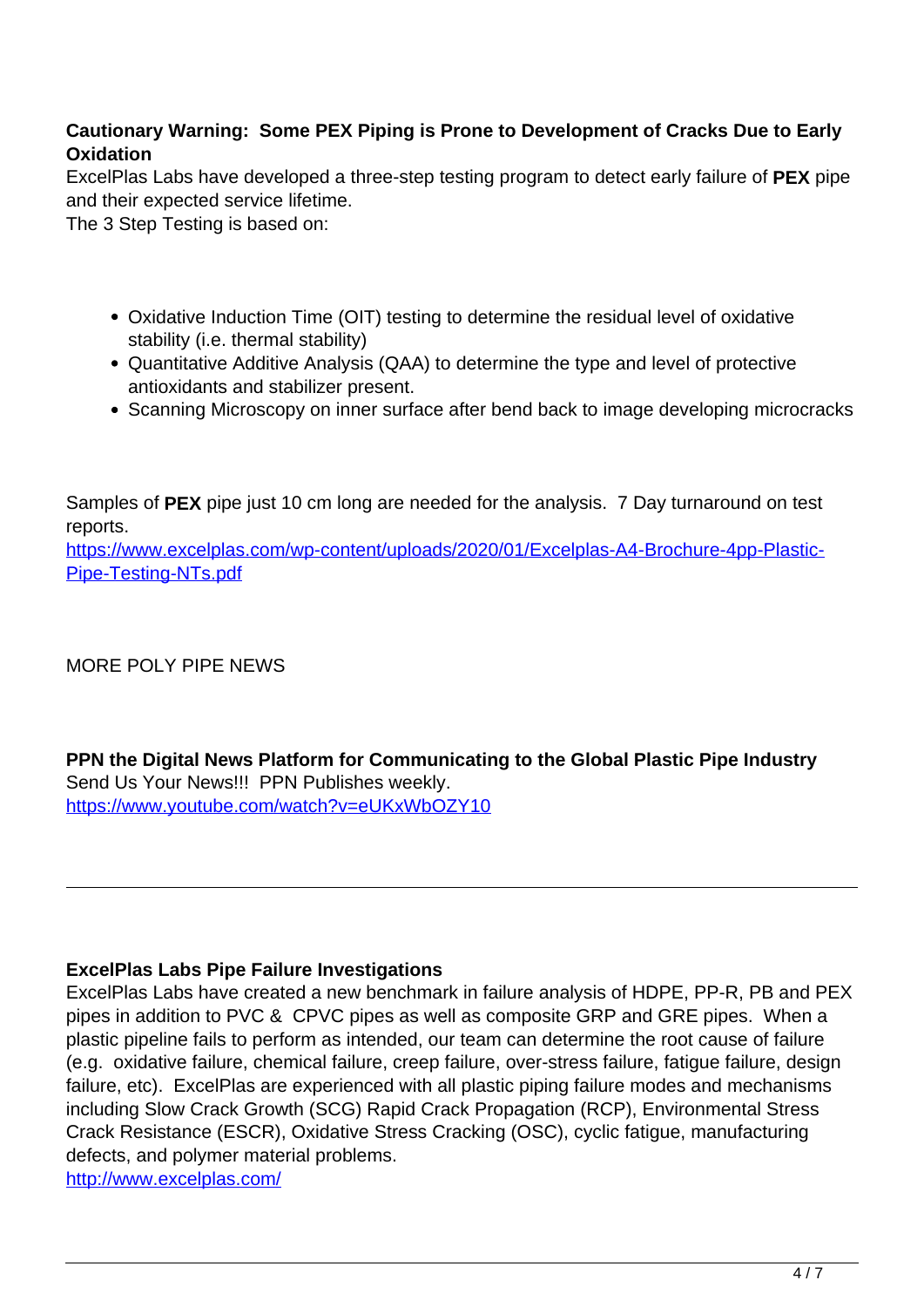#### **ExcelPlas Strain Hardening Test (SHT) for HDPE Pipes**

The SHT in accordance with ISO 18488 is a relatively new, but excellent way to obtain a rapid indication of the Stress Crack Growth (SCG) resistance of your piping material. This tensile test performed at 80°C has become in just a few years the new standard for Batch Release Testing (BRT). And not without reason. The test requires only a very small amount of material, the results are very reliable with a very low inter-laboratory scatter and the results are available within a few days, regardless of the PE grade. The SHT is usually performed on resin material but it can also be performed on samples taken directly from pipes or sheets. As accredited lab, EXCELPLAS is happy to discuss the possibilities with you, whether it is for BRT, benchmarking, quality control of your (high performing) PE grade or for polymer compliance/ validation. http://www.excelplas.com/

#### **Australia's Plastic Pipe Testing Laboratory**

ExcelPlas Laboratories provides a comprehensive plastic pipe joint testing service and is equipped with a state-of-the-art laboratory to test a range of polymer materials including polyethylene and polypropylene. ExcelPlas can carry out testing on plastic tube and pipe ranging in wall thickness from 3mm to 1200mm. ExcelPlas Laboratories provide a comprehensive service to Industrial & commercial companies, environmental consultants, Government bodies, and local Authority customers throughout Australia and Asia. All testing is carried and out in accordance with ASTM, ISO & WIS methods and is fully accredited to ISO 17025 by NATA.

- Butt Fusion Weld Testing
- Weld Testing
- Testing of Electro-fusion Welds
- Tear on saddle joints
- Crush De-cohesion of Electro-fusion welds
- Polymer & Plastics Identification
- Chemical & Thermal Testing
- Site Audits

http://www.excelplas.com/

**ExcelPlas - the Australian Pipes & Fittings Testing Laboratory**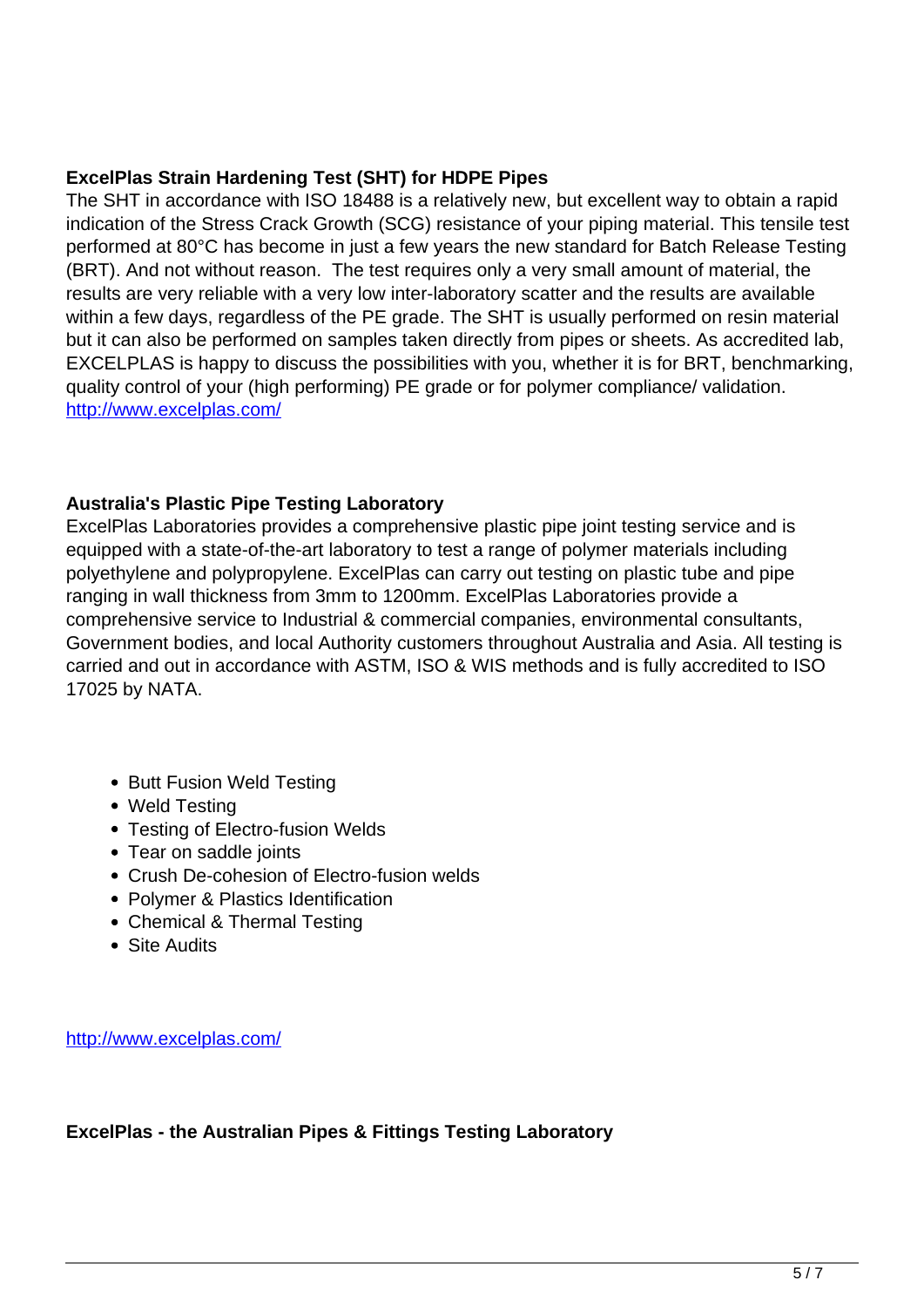- Accredited to ISO 17025 by the National Association of Testing Authorities (NATA) Australia, and is Australia's largest laboratory dedicated for the testing of plastic pipes and fittings to various Standards which include Australian, European and International Standards.
- The staff employed at the laboratory have a combined experience of more than 85 years within the plastics industry specifically with manufacturing, quality control and the research and development of plastic piping systems including HDPE, PEX, PP-R, PVC, U-PVC, M-PVC, O-PVC, ABS, GRP, GRE and PB.
- Services provided include conformance testing, compliance testing, batch release testing, root cause analysis for field failures and non-destructive testing of samples.
- http://www.excelplas.com/

#### **ExcelPlas Lab Specialising in HDPE Pipe Condition Monitoring, Failure Analysis and Testing**

In the event of a HDPE buttweld or electrofusion weld failing during initial testing, or in service, we can conduct investigations to assist in identifying the root cause of the failure. This service also extends to the premature failure of the pipe or fitting itself. http://www.excelplas.com/plastic-pipes

#### **ExcelPlas Pipe Testing is a Leader in the Field of Polyethylene (PE) and High-Density Polyethylene (HDPE) Testing**

ExcelPlas is accredited with the National Association of Testing Authorities (NATA) for butt weld tests, bend and tensile tests, peel decohesion tests on electro fusion sockets and failure mode determination

http://www.polypipetesting.com.au/butt-fusion-welds/

## **New UHMWPE Pipe for Tailing Offers Greater Than 4X the Abrasion Resistance of PE100 (Australia wide)**

http://slurrypipes.com.au/

#### **ExcelPlas Poly Pipe Weld Inspection Lists Top 7 Causes of Weld Failure:**

- Lack of scraping
- Inaccurate scraping
- Contamination from dirt, water, oil or clays
- Lack of Paralell-ness of fusion faces